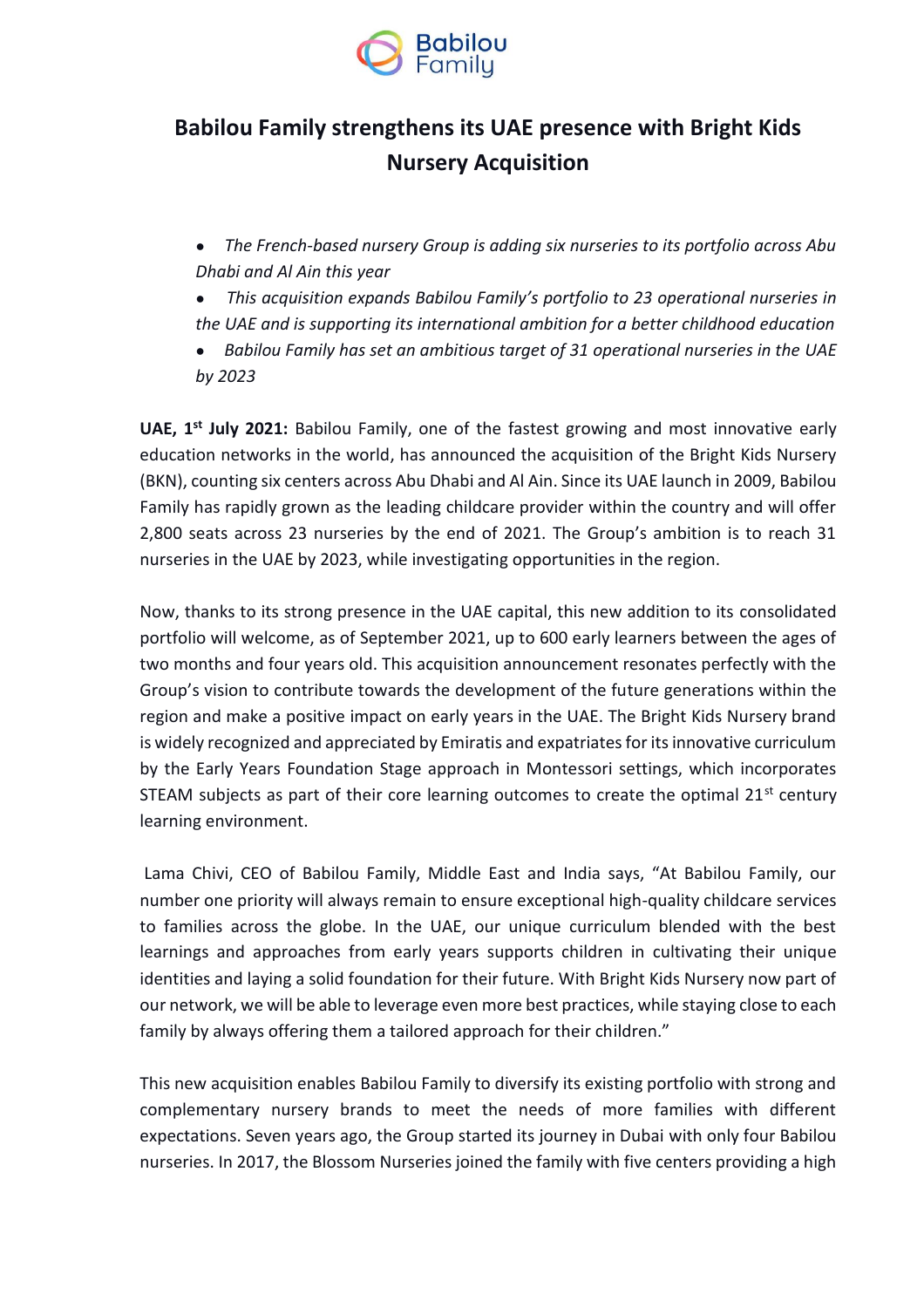

qualitative educational offering to every child: its unique modern EYFS curriculum. In 2019, the Group decided to welcome the Seashells Nursery, a nursery with an excellent reputation within its community. Bright Kids Nursery being the latest addition to this beautiful adventure, Babilou Family is now regrouping more than 400 experts who strive everyday to provide the best environment for every child to grow all together and make a positive impact on the world of tomorrow.

Over the years, the UAE has become a popular destination for expatriate families from all over the globe; moreover, the UAE government has been essential in helping women grow in the workforce. These two main dynamics drove the constant growth in demand for early childcare services in the country.

Today, Babilou Family is strictly respecting local Covid-19 regulations. In the context of the Covid-19 pandemic, Babilou Family has never stopped supporting families and children and therefore immediately launched its own Blossom e-learning unit and a new Brand *'Inspire Me at Home'*. To date, *'Inspire Me at Home'* perfectly answers the needs of families who are looking to recreate a nursery experience at their own home with the support of qualified and experienced EYFS Experts.

As the local authorities have done a phenomenal job with the rapid rollout of the national vaccination drives, businesses are almost back to normal. The economy is flourishing once again and families are looking for a solution for their little ones to grow within a safe and stimulating environment. With its three brands - Blossom Nursery, Bright Kids Nursery and Inspire Me - Babilou Family has become a strong reference and trusted partner for many families across the UAE.

"We are thrilled to welcome Bright Kids Nursery to our Babilou Family and to strengthen our presence in the UAE capital. Considered to be one of the best nurseries in Abu Dhabi, this new partnership with BKN will enable us to diversify our offerings of strong brands, in response to the needs of a greater number of families with different expectations. Since we arrived in the Middle East, we have been keen to forge partnerships with establishments that share our vision and our educational values. We are proud to have found this in Bright Kids Nursery and its 80 professionals who are eager to make a strong contribution to the development of future generations," concludes Xavier Ouvrard, CEO of Babilou Family.

# **-ENDS-**

# **About Babilou Family:**

Founded in 2003, Babilou Family is one of the world leaders in preschool and early childhood education, Leader of its activity in the European Union, Babilou Family is established in 12 countries, including the Middle East, South America, United States, India and Singapore. With